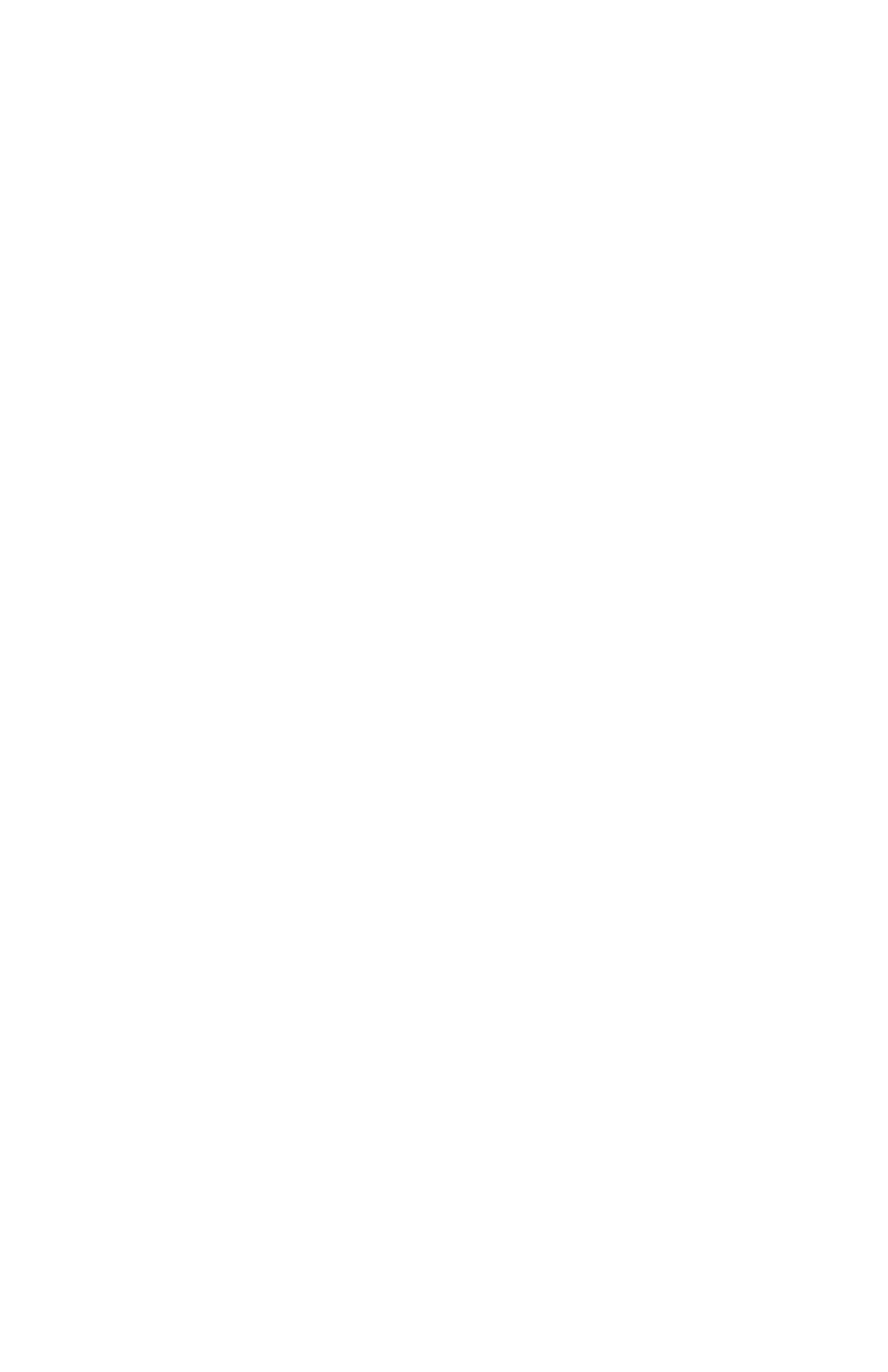People lose a lot of money to phone scams — sometimes their life savings. Scammers have figured out countless ways to cheat you out of your money over the phone. In some scams, they act friendly and helpful. In others, they might threaten or try to scare you.

One thing you can count on is that a phone scammer will try to get your money or your personal information to commit identity theft. Don't give it to them. Here's what you need to know.

- How To Recognize a Phone Scam
- Examples of Common Phone Scams
- How To Stop Calls From Scammers
- What To Do if You Already Paid a Scammer
- Report Phone Scams

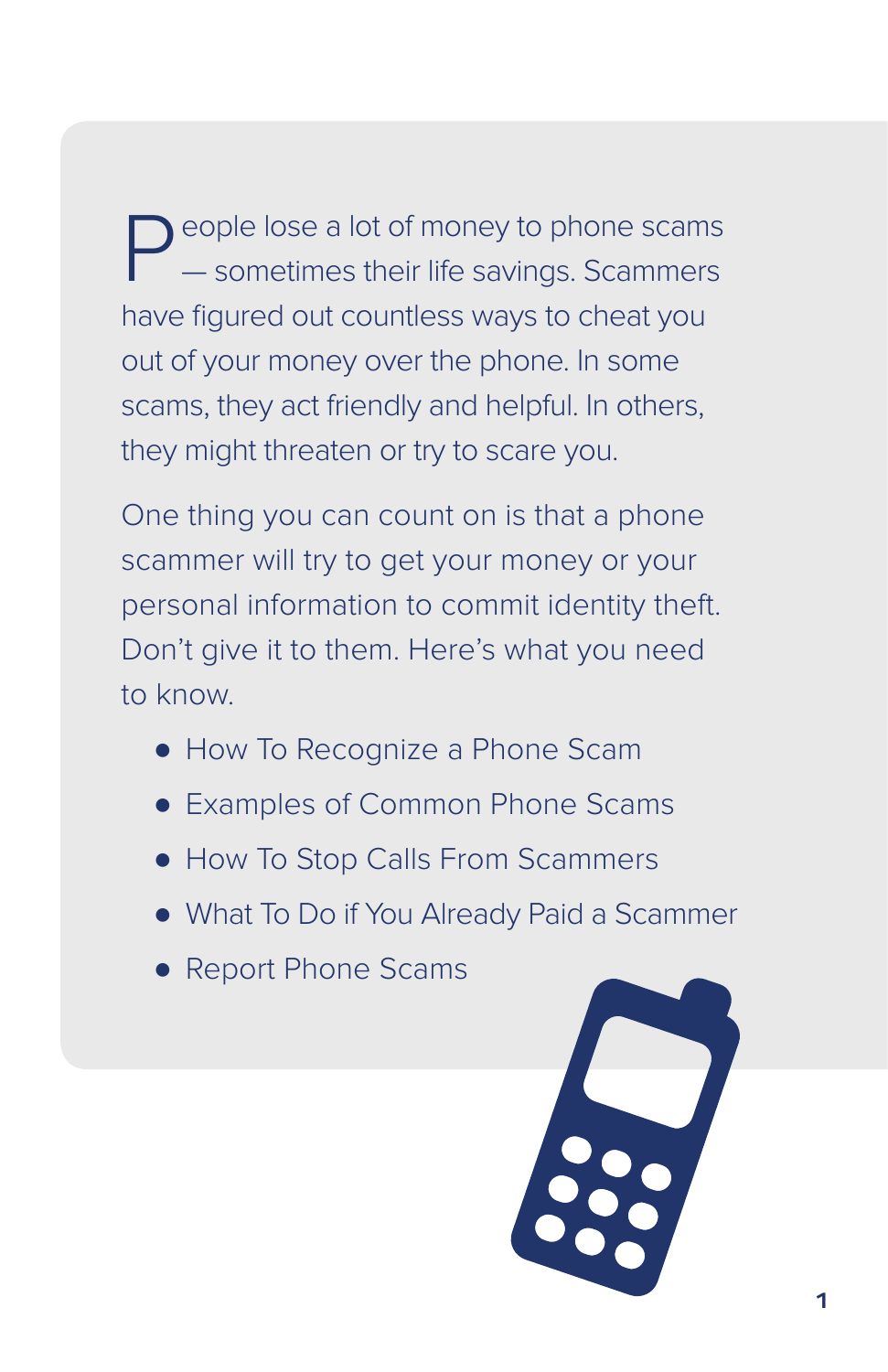## **How To Recognize a Phone Scam**

Phone scams come in many forms, but they tend to make similar promises and threats, or ask you to pay certain ways. Here's how to recognize a phone scam.

#### **There is no prize**

The caller might say you were "selected" for an offer or that you've won a lottery. But if you have to pay to get the prize, it's not a prize.

#### **You won't be arrested**

Scammers might pretend to be law enforcement or a federal agency. They might say you'll be arrested, fined, or deported if you don't pay taxes or some other debt right away. The goal is to scare you into paying. But real law enforcement and federal agencies won't call and threaten you.

#### **You don't need to decide now**

Most legitimate businesses will give you time to think their offer over and get written information about it before asking you to commit. Take your time. Don't get pressured into making a decision on the spot.

#### **There's never a good reason to send cash or pay with a gift card**

Scammers will often ask you to pay in a way that makes it hard for you to get your money back — by wiring money, putting money on a gift card, prepaid card or cash reload card, or using a money transfer app. Anyone who asks you to pay that way is a scammer.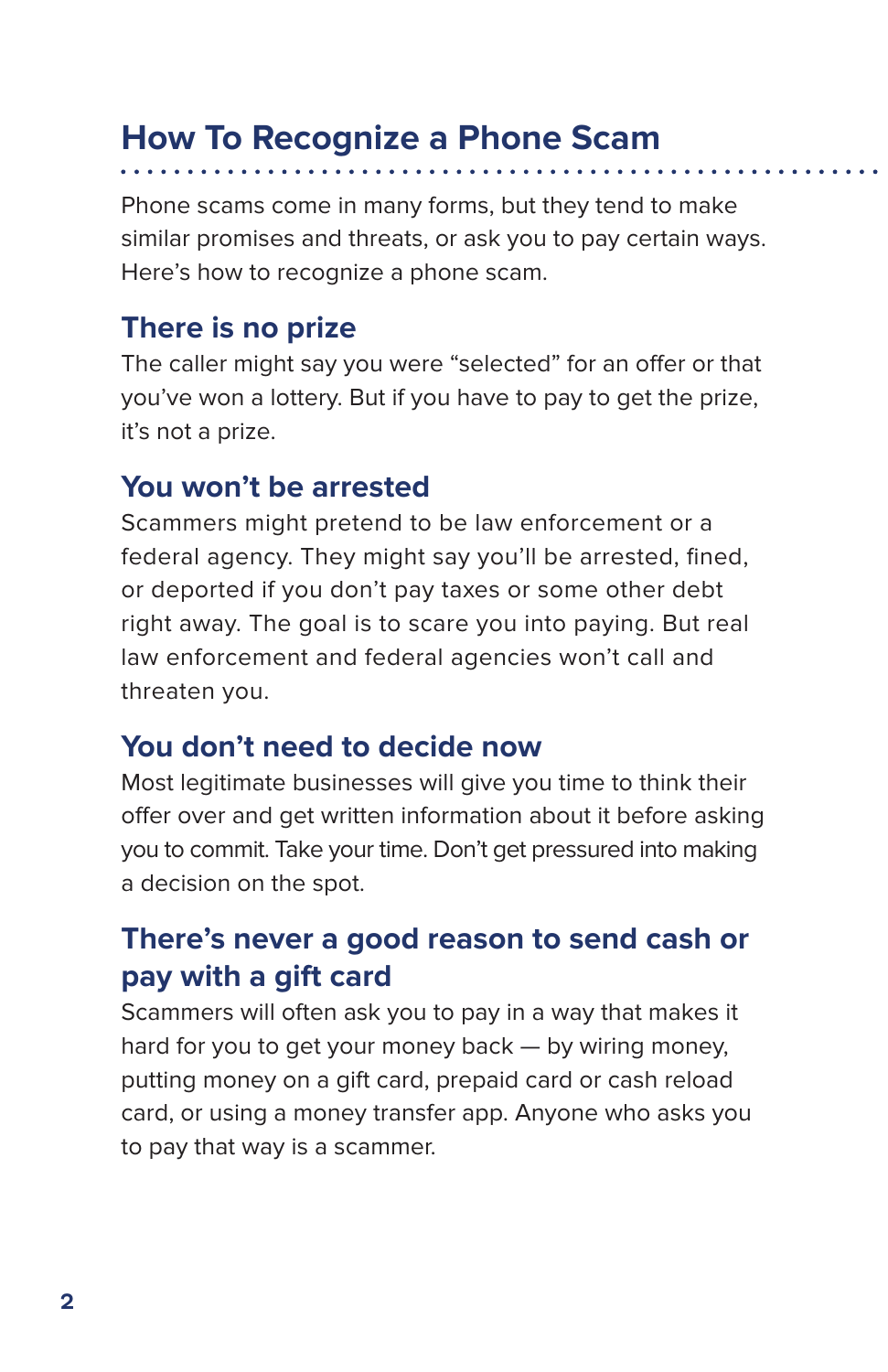#### **Government agencies won't call to confirm your sensitive information**

It's never a good idea to give out sensitive information like your Social Security number to someone who calls you unexpectedly, even if they say they're with the Social Security Administration or IRS.

#### **You shouldn't be getting all those calls**

If a company is selling something, it needs your written permission to call you with a robocall. And if you're on the National Do Not Call Registry, you shouldn't get live sales calls from companies you haven't done business with before. Those calls are illegal. If someone is already breaking the law calling you, there's a good chance it's a scam. At the very least, it's a company you don't want to do business with.

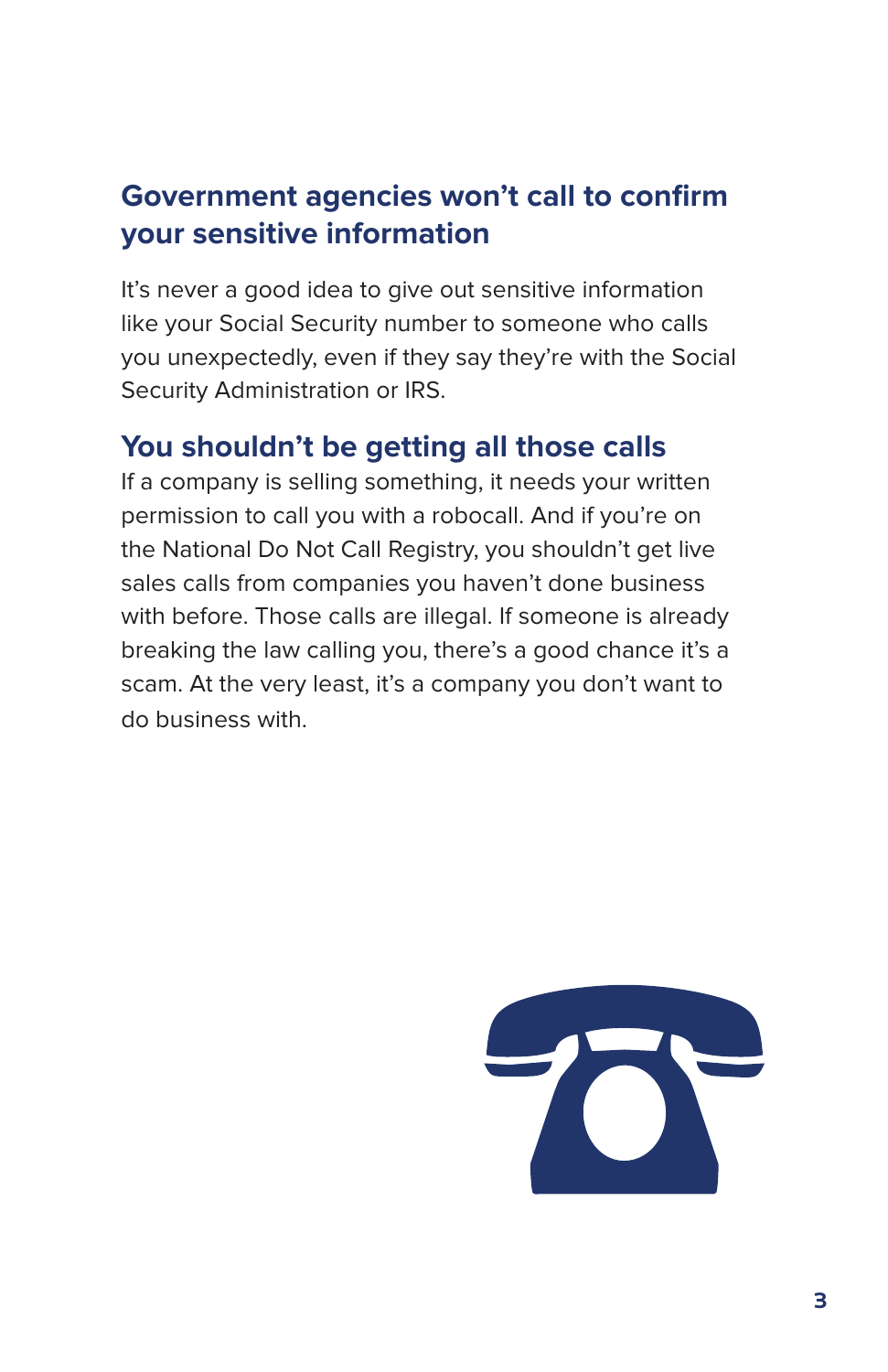## **Examples of Common Phone Scams**

Any scam can happen over the phone. But here are some common angles phone scammers like to use:

#### **Impersonator scams**

A scammer pretends to be someone you trust — a government agency like the Social Security Administration or the IRS, a family member, a love interest, or someone claiming there's a problem with your computer. The scammer can even have a fake name or number show up on your caller ID to convince you. Learn more at **[ftc.gov/impersonators](https://ftc.gov/impersonators)**.

#### **Debt relief and credit repair scams**

Scammers will offer to lower your credit card interest rates, fix your credit, or get your student loans forgiven if you pay their company a fee first. But you could end up losing your money and ruining your credit. Learn more at **[ftc.gov/credit](http://www.ftc.gov/credit)**.

#### **Business and investment scams**

Callers might promise to help you start your own business and give you business coaching, or guarantee big profits from an investment. Don't take their word for it. Learn about the FTC's Business Opportunity Rule, and check out investment opportunities with your state securities regulator. Learn more at **[ftc.gov/coachingscams](https://ftc.gov/coachingscams)**.

#### **Charity scams**

Scammers like to pose as charities. Scams requesting donations for disaster relief efforts are especially common on the phone. Always check out a charity before you give, and don't feel pressured to give immediately over the phone before you do. Learn more at **[ftc.gov/charity](http://www.ftc.gov/charity)**.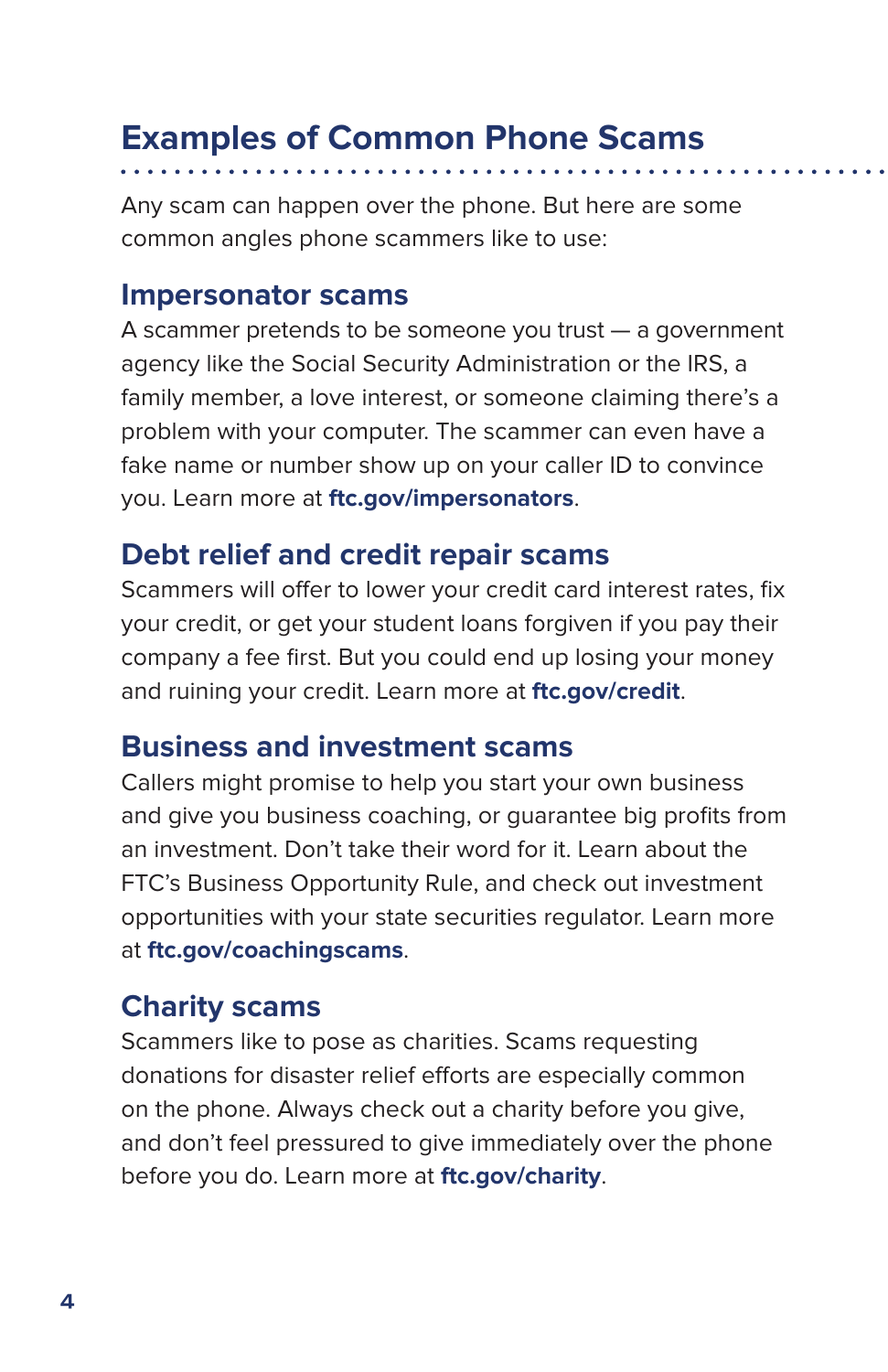#### **Extended car warranties**

Scammers find out what kind of car you drive and when you bought it so they can urge you to buy overpriced — or worthless — service contracts. Learn more at **[ftc.gov/cars](http://www.ftc.gov/cars)**.

#### **"Free" trials**

A caller might promise a free trial but then sign you up for products — sometimes lots of products — that you're billed for every month until you cancel. Learn more at **[ftc.gov/freetrials](http://www.ftc.gov/freetrials)**.

#### **Loan scams**

Loan scams include advance fee loan scams, where scammers target people with a poor credit history and guarantee loans or credit cards for an up-front fee. Legitimate lenders don't make guarantees like that, especially if you have bad credit, no credit, or a bankruptcy. Learn more at **[ftc.gov/credit](http://www.ftc.gov/credit)**.

### **Prize and lottery scams**

In a typical prize scam, the caller will say you've won a prize, but then say you need to pay taxes, registration fees, or shipping charges to get it. But after you pay, you find out there is no prize. Learn more at **[ftc.gov/prizescams](http://www.ftc.gov/prizescams)**.

#### **Travel scams and timeshare scams**

Scammers promise free or low cost vacations that can end up costing you a lot in hidden costs. And sometimes, after you pay, you find out there is no vacation. In timeshare resale scams, scammers lie and tell you they'll sell your timeshare  $-$  and may even have a buyer lined up  $-$  if you pay them first. Learn more at **[ftc.gov/travel](http://www.ftc.gov/travel)**.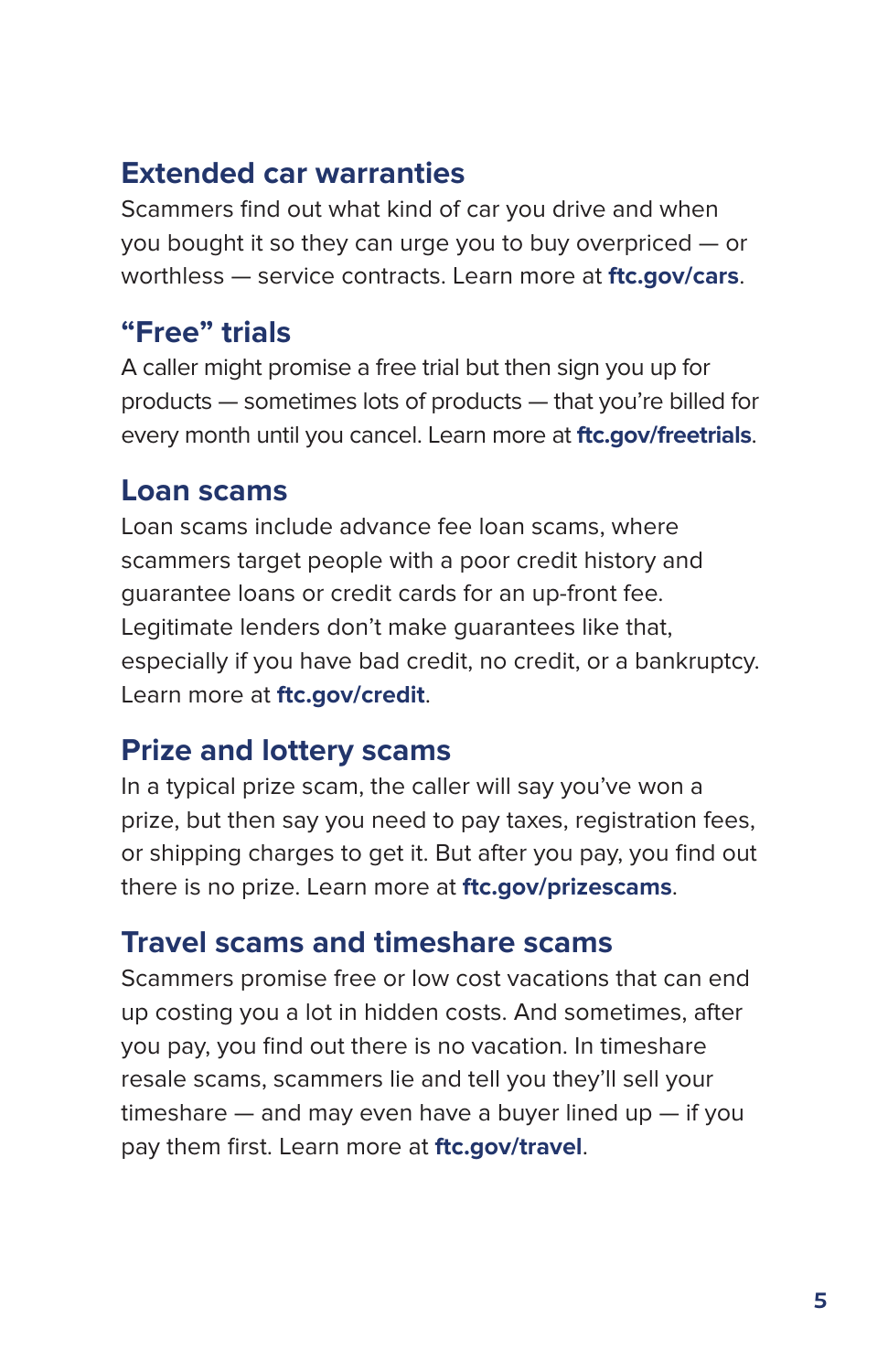## **How To Stop Calls From Scammers**

#### **Hang up**

Even if it's not a scammer calling, when a company is calling you illegally, it's not a company you want to do business with. When you get a robocall, don't press any numbers. Instead of letting you speak to a live operator or remove you from their call list, it might lead to more robocalls.

#### **Consider call blocking or call labeling**

Scammers can use the internet to make calls from all over the world. They don't care if you're on the National Do Not Call Registry. That's why your best defense against unwanted calls is call blocking. Which type of call-blocking or call-labeling technology you use will depend on the phone — whether it's a cell phone, a traditional landline, or a home phone that makes calls over the internet (VoIP). See what services your phone carrier offers, and look online for expert reviews. For cell phones, you also can check out the reviews for different call-blocking apps in your online app store.

#### **Don't trust your caller ID**

Scammers can make any name or number show up on your caller ID. That's called spoofing. So even if it looks like it's a government agency like the Social Security Administration calling, or like the call is from a local number, it could be a scammer calling from anywhere in the world. Learn more about unwanted calls and what to do about them at **[ftc.gov/calls](http://www.ftc.gov/calls)**.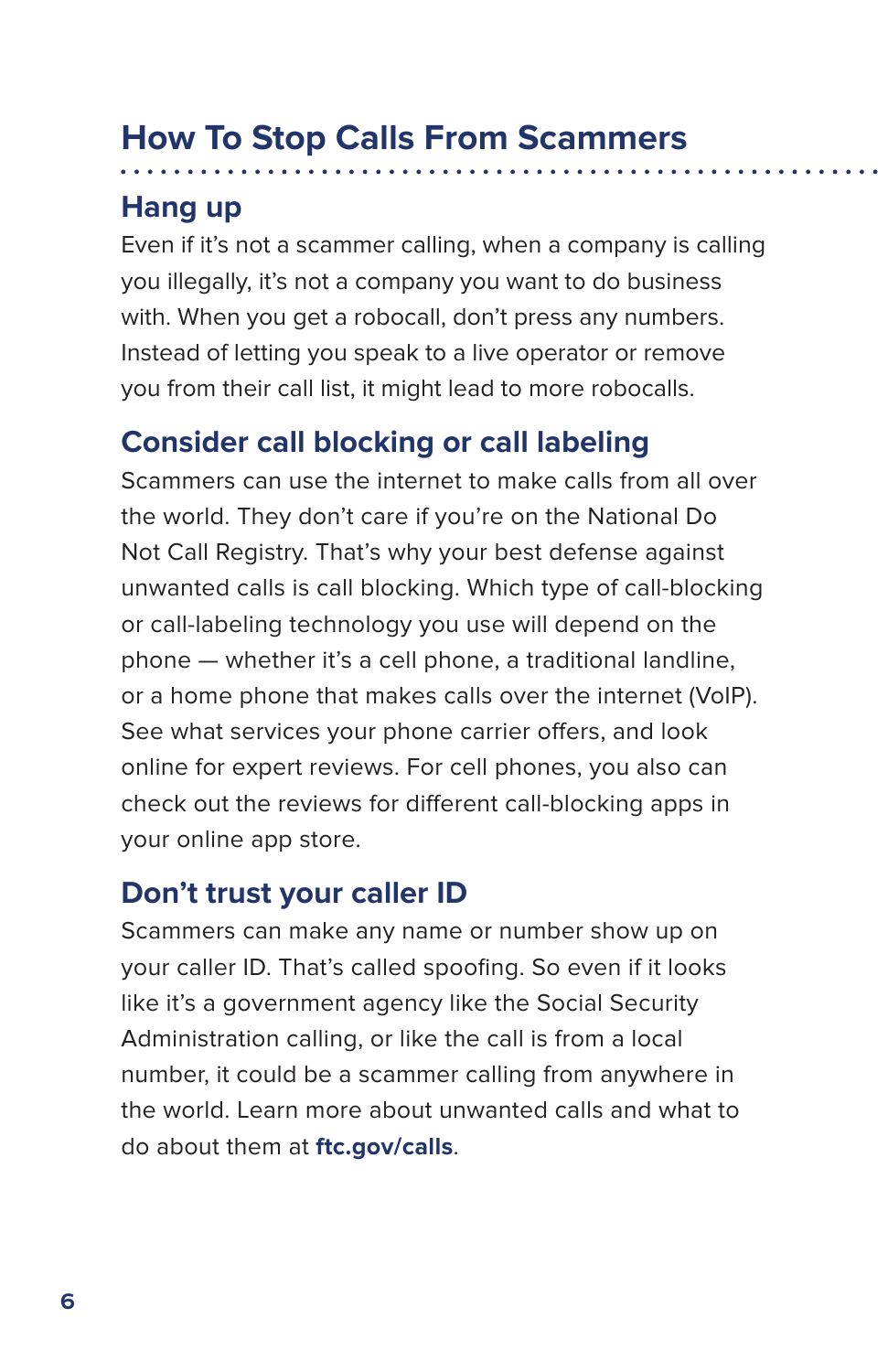## **What To Do if You Already Paid a Scammer**

Scammers often ask you to pay in ways that make it tough to get your money back. No matter what payment method you used to pay, the sooner you act, the better.

**If you paid a scammer with a credit or debit card**, you may be able to stop the transaction. Contact your credit card company or bank right away. Tell them what happened, and ask for a "chargeback" to reverse the charges.

**If you paid a scammer with a gift card**, prepaid card, or cash reload card, contact the company that issued the card right away. Tell them you paid a scammer with the card, and ask if they can refund your money. The sooner you contact them, the better the chance they'll be able to get your money back. Learn more at **[ftc.gov/giftcards](http://www.ftc.gov/giftcards)**.

**If you paid a scammer by wiring money through companies like Western Union or MoneyGram**, call the company immediately to report the fraud and file a complaint. Call the complaint department:

- MoneyGram at 1-800-MONEYGRAM (1-800-666-3947) or
- Western Union at 1-800-325-6000.

Ask for the wire transfer to be reversed. It's unlikely to happen, but it's important to ask.

**If you paid a scammer using a money transfer app**, contact the company behind the app. If the app is linked to a credit card or debit card, contact your credit card company or bank first.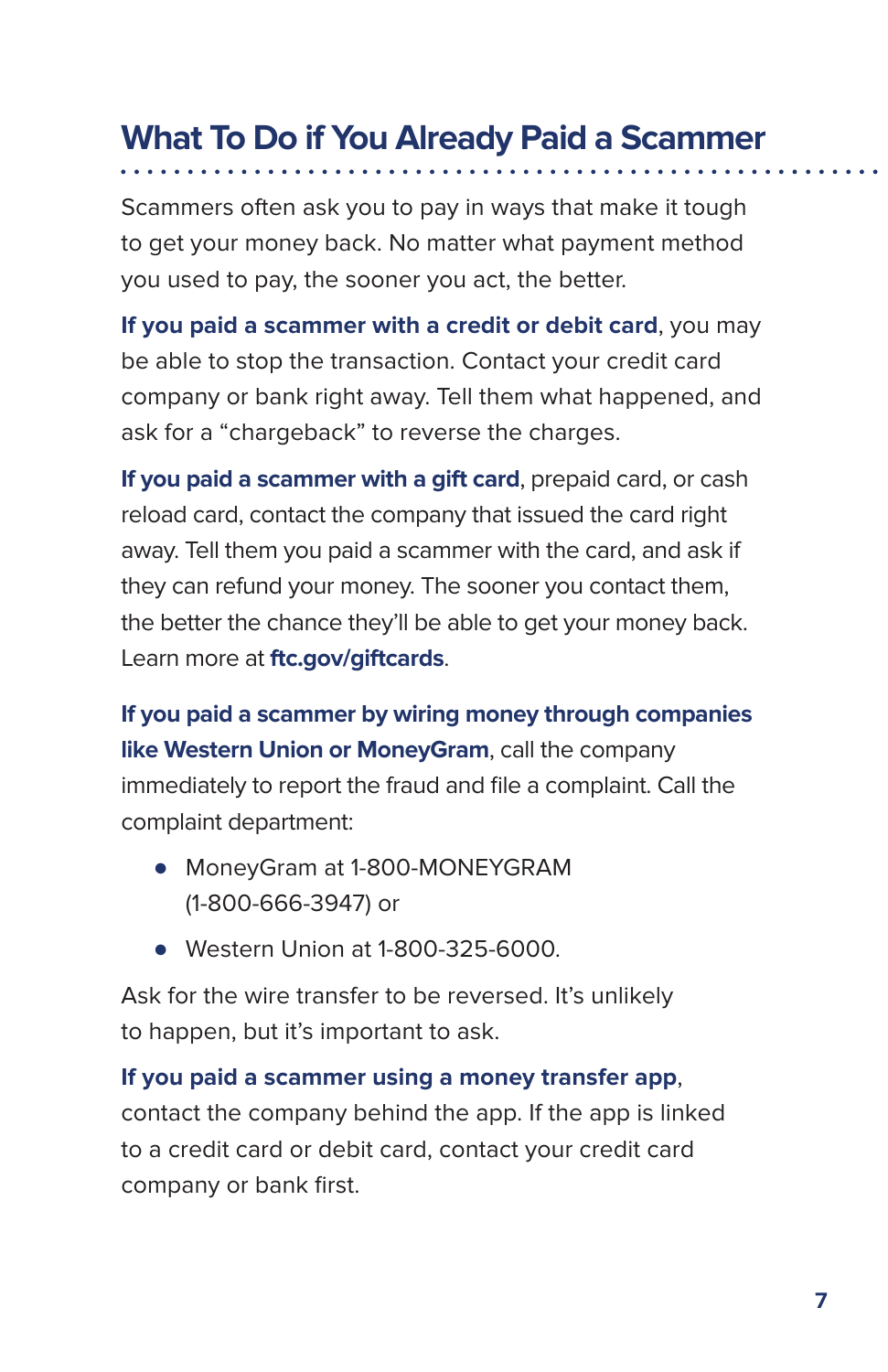#### **If you gave a scammer remote access to your computer**,

update your computer's security software. Then run a scan and delete anything it identifies as a problem.

**If you gave your username and password to a scammer**, change your password right away. If you use the same password for other accounts or sites, change it there, too. Create a new password that is strong.

**If you gave a scammer your Social Security number (SSN)**, visit **I[dentityTheft.gov](http://www.identitytheft.gov)** to learn how to monitor your credit report to see if your SSN is being misused.

**If someone calls and offers to "help" you recover money you have already lost**, don't give them money or personal information. You're probably dealing with a fake refund scam.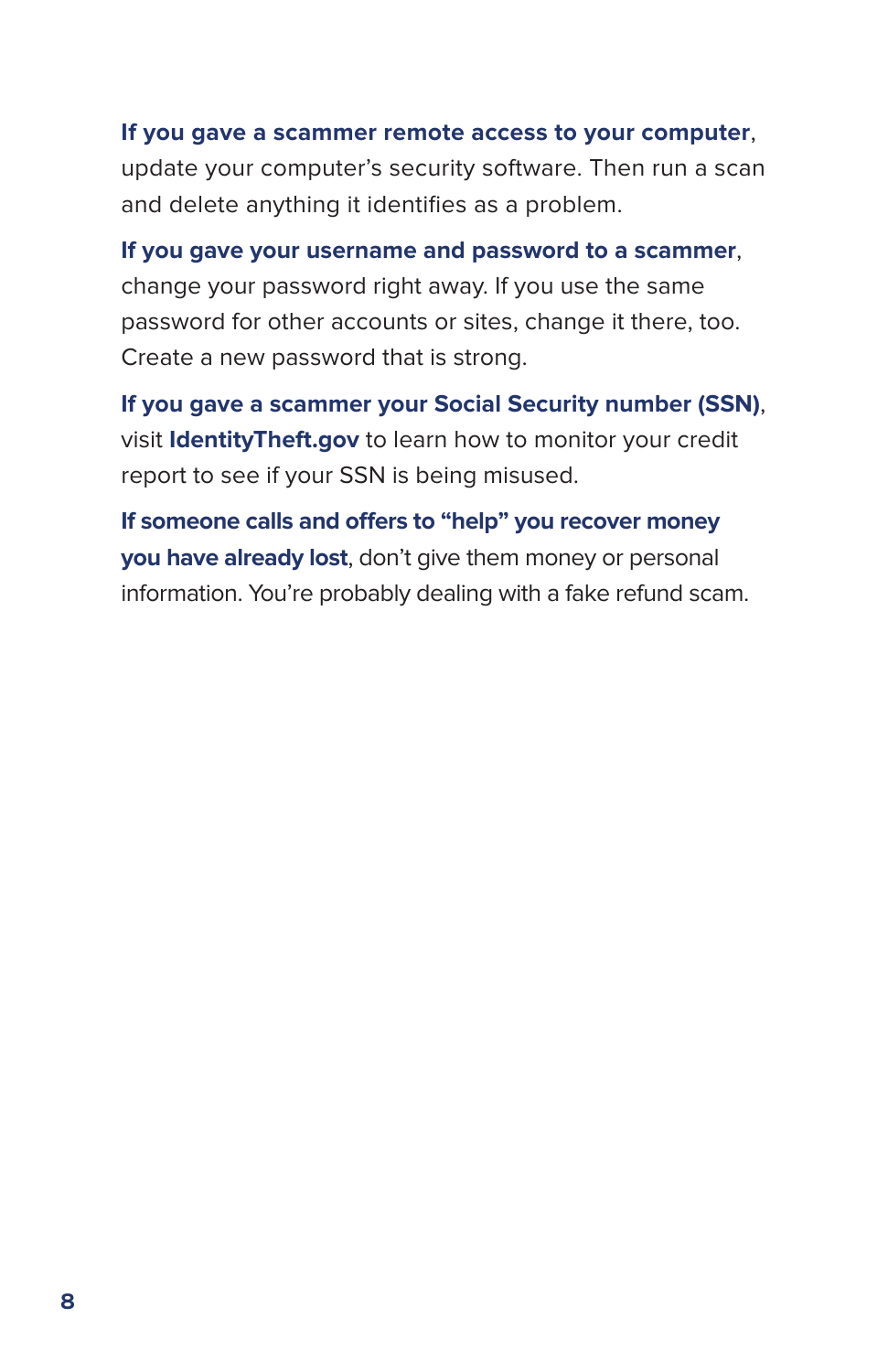## **Report Phone Scams**

If you've lost money to a phone scam or have information about the company or scammer who called you, report it at **[ReportFraud.ftc.gov](https://reportfraud.ftc.gov/#/?pid=A)**.

If you didn't lose money and just want to report a call, you can use our streamlined reporting form at **D[oNotCall.gov](http://www.donotcall.gov)**.

Report the number that appears on your caller  $ID$  – even if you think it might be fake — and any number you're told to call back. The FTC analyzes complaint data and trends to identify illegal callers based on calling patterns. We also use additional information you report, like any names or numbers you're told to call back, to track down scammers.

We take the phone numbers you report and release them to the public each business day. This helps phone carriers and other partners that are working on call-blocking and call-labeling solutions. Your reports also help law enforcement identify the people behind illegal calls.